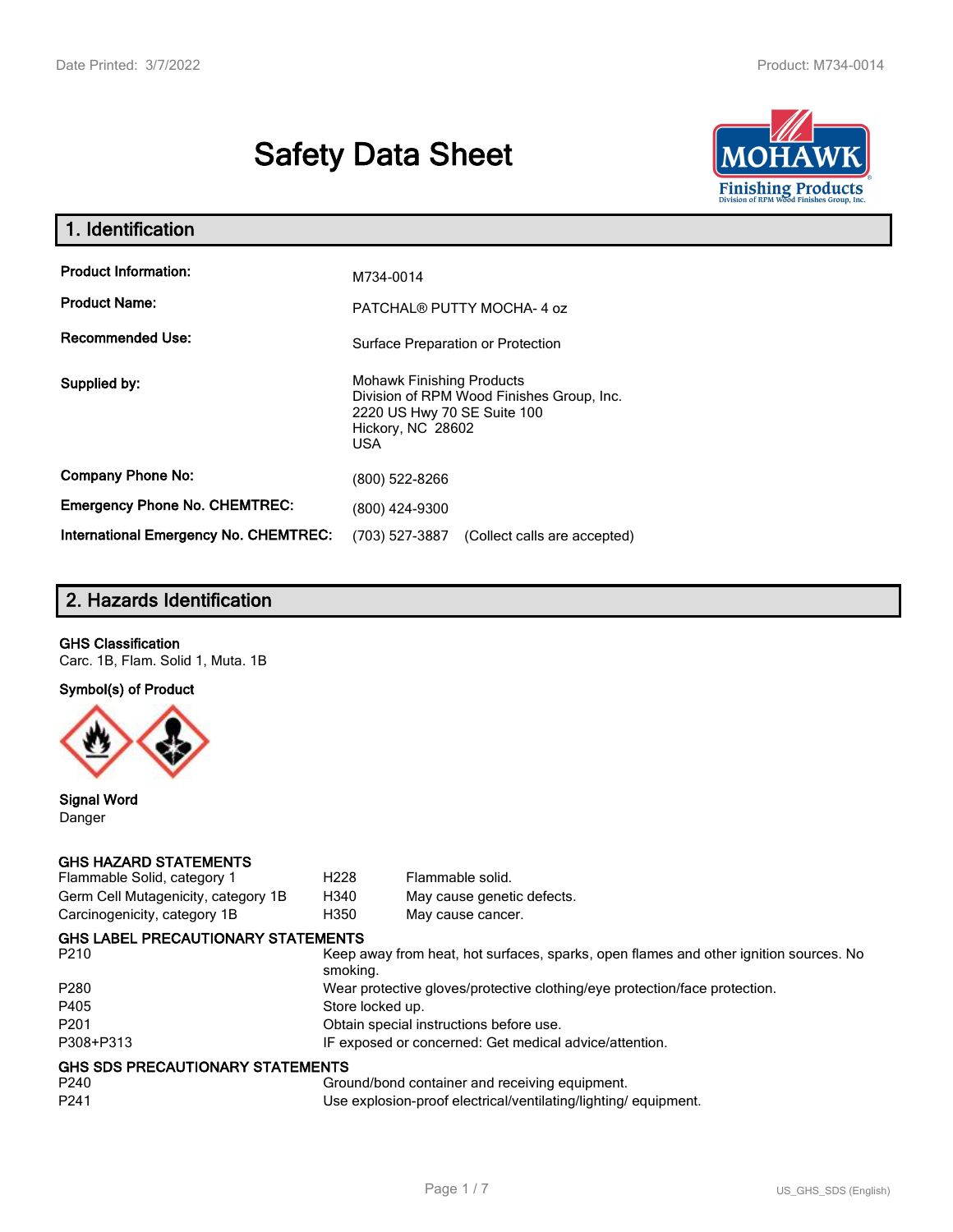# **3. Composition/Information on ingredients**

| <b>Chemical Name</b>         | CAS-No.    | Wt. %       | <b>GHS Symbols</b> | <b>GHS Statements</b> |
|------------------------------|------------|-------------|--------------------|-----------------------|
| crystalline silica           | 14808-60-7 | 40-55       | No Information     | No Information        |
| petroleum distillate         | 64742-48-9 | 25-40       | GHS08              | H304-340-350          |
| modified complex hydrocarbon | 64742-60-5 | $2.5 - 10$  | GHS07              | H332                  |
| mixed glycercides            | 68308-54-3 | $2.5 - 10$  | No Information     | No Information        |
| polyethylene wax             | 8002-74-2  | $2.5 - 10$  | GHS07              | H332                  |
| titanium dioxide             | 13463-67-7 | $0.1 - 1.0$ | GHS08              | H351                  |

The exact percentage (concentration) of ingredients is being withheld as a trade secret.

The text for GHS Hazard Statements shown above (if any) is given in the "Other information" Section.

# **4. First-aid Measures**



FIRST AID - EYE CONTACT: IF IN EYES: Rinse cautiously with water for several minutes. Remove contact lenses, if present and easy to do. Continue rinsing. If eye irritation persists: Get medical advice/attention.

FIRST AID - SKIN CONTACT: IF ON SKIN: Gently wash with plenty of Soap and Water. If skin irritation occurs: Get medical advice/ attention.

FIRST AID - INGESTION: IF SWALLOWED: rinse mouth. Do NOT induce vomiting. IF exposed or if you feel unwell: Call a POISON CENTER or doctor/physician.

FIRST AID - INHALATION: IF INHALED: If breathing is difficult, remove victim to fresh air and keep at rest in a position comfortable for breathing. IF exposed or if you feel unwell: Call a POISON CENTER or doctor/physician.

# **5. Fire-fighting Measures**

**SPECIAL FIREFIGHTING PROCEDURES:** Evacuate all persons from the fire area to a safe location. Move non-burning material, as feasible, to a safe location as soon as possible. Fire fighters should be protected from potential explosion hazards while extinguishing the fire. Wear self-contained breathing apparatus (SCBA) and full fire-fighting protective clothing. Thoroughly decontaminate all protective equipment after use. Containers of this material may build up pressure if exposed to heat (fire). Use water spray to cool fire-exposed containers. Use water spray to disperse vapors if a spill or leak has not ignited. This precaution will help prevent the accumulation of an explosive vapor-air mixture after the initial fire is extinguished.

**FIREFIGHTING EQUIPMENT:** This is a NFPA/OSHA flammable solid. Follow NFPA 400, Chapters 5 and 13 for fire protection and fire suppression. Use a dry chemical, carbon dioxide, or similar ABC fire extinguisher for incipient fires. Water may be used to cool and prevent rupture of containers that are exposed to heat from fire.

# **6. Accidental Release Measures**

#### **ENVIRONMENTAL MEASURES:** No Information

**STEPS TO BE TAKEN IN CASE MATERIAL IS RELEASED OR SPILLED:** Follow personal protective equipment recommendations found in Section VIII. Personal protective equipment needs must be evaluated based on information provided on this sheet and the special circumstances created by the spill including; the material spilled, the quantity of the spill, the area in which the spill occurred, and the training and the expertise of employees in the area responding to the spill. Never exceed any occupational exposure limits. Shut off ignition sources; including electrical equipment and flames. Do not allow smoking in the area. Do not allow the spilled product to enter public drainage system or open waterways.

## **7. Handling and Storage**



**HANDLING:** Avoid inhalation and contact with eyes, skin, and clothing. Wash hands thoroughly after handling and before eating or drinking. In keeping with safe handling practices, avoid ignition sources (smoking, flames, pilot lights, electrical sparks); ground and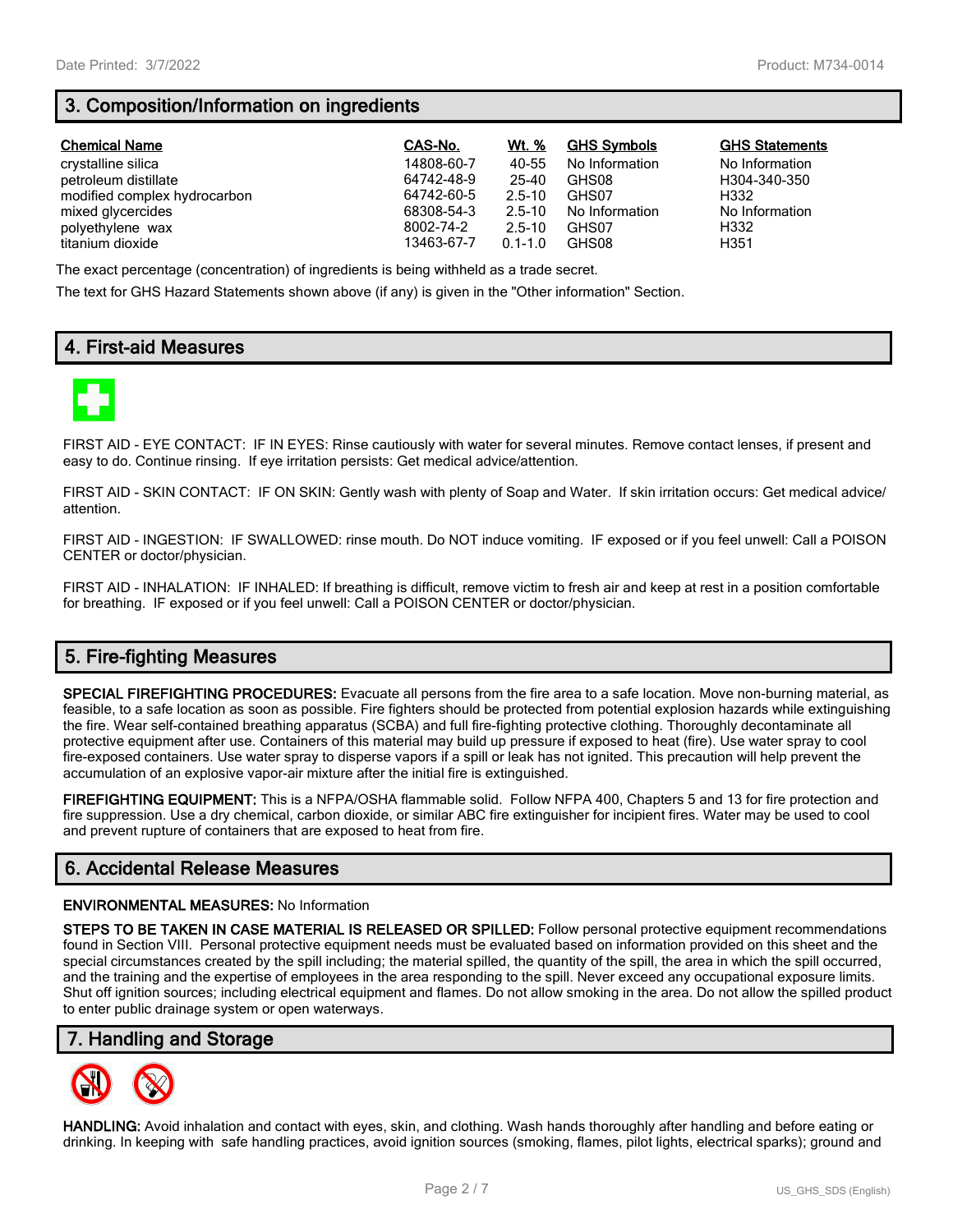bond containers when transferring the material to prevent static electricity sparks that could ignite vapor and use spark proof tools and explosion proof equipment. Empty containers may retain product residue or vapor. Do not pressurize, cut, weld, braze, solder, drill, grind, or expose container to heat, flame, sparks, static electricity, or other sources of ignition. Any of these actions can potentially cause an explosion that may lead to injury.

**STORAGE:** Keep containers closed when not in use. Store in cool well ventilated space away from incompatible materials.

## **8. Exposure Controls/Personal Protection**

| Ingredients with Occupational Exposure Limits |                         |                       |                     |                         |  |
|-----------------------------------------------|-------------------------|-----------------------|---------------------|-------------------------|--|
| <b>Chemical Name</b>                          | <b>ACGIH TLV-TWA</b>    | <b>ACGIH-TLV STEL</b> | <b>OSHA PEL-TWA</b> | <b>OSHA PEL-CEILING</b> |  |
| crystalline silica                            | $0.025 \,\mathrm{mg/m}$ | N.D.                  | $50 \mu q/m3$       | N.D.                    |  |
| petroleum distillate                          | N.D.                    | N.D.                  | N.D.                | N.D.                    |  |
| modified complex hydrocarbon                  | N.D.                    | N.D.                  | N.D.                | N.D.                    |  |
| mixed glycercides                             | N.D.                    | N.D.                  | N.D.                | N.D.                    |  |
| polyethylene wax                              | $2 \text{ mg/m}$ 3      | N.D.                  | N.D.                | N.D.                    |  |
| titanium dioxide                              | 10 mg/m $3$             | N.D.                  | 15 mg/m $3$         | N.D.                    |  |

**Further Advice: MEL = Maximum Exposure Limit OES = Occupational Exposure Standard SUP = Supplier's Recommendation Sk = Skin Sensitizer N.E. = Not Established N.D. = Not Determined**

#### **Personal Protection**



**RESPIRATORY PROTECTION:** In case of insufficient ventilation wear suitable respiratory equipment.

**SKIN PROTECTION:** Wear chemical resistant footwear and clothing such as gloves, an apron or a whole body suit as appropriate.



**EYE PROTECTION:** Safety glasses



**OTHER PROTECTIVE EQUIPMENT:** No Information



**HYGIENIC PRACTICES:** It is good practice to avoid contact with the product and/or its vapors, mists or dust by using appropriate protective measures. Wash thoroughly after handling and before eating or drinking.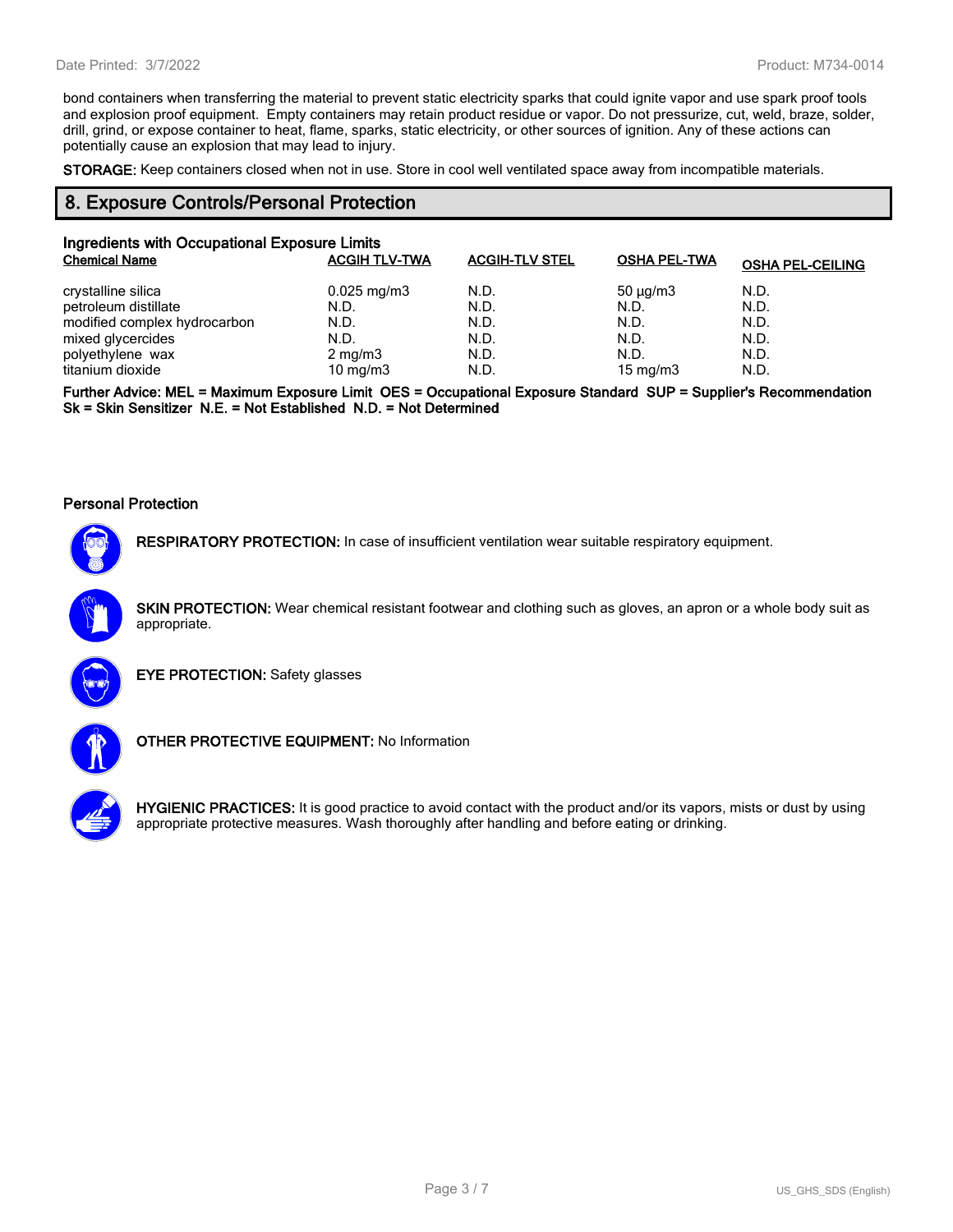**N.I. = No Information**

# **9. Physical and Chemical Properties**

| Appearance:                                       | Solid                                       | <b>Physical State:</b>                      | <b>SOLID</b>   |
|---------------------------------------------------|---------------------------------------------|---------------------------------------------|----------------|
| Odor:                                             | Oily Hydrocarbon                            | <b>Odor Threshold:</b>                      | Not determined |
| Density, g/cm3:                                   | 1.220                                       | pH:                                         | Not determined |
| Freeze Point, °F:                                 | Not determined                              | Viscosity:                                  | Not determined |
| <b>Solubility in Water:</b>                       | Not determined                              | Partition Coefficient, n-octanol/<br>water: | Not determined |
| Decomposition temperature, °F:                    | Not determined                              | <b>Explosive Limits, %:</b>                 | Not determined |
| Boiling Range, °F:                                | Not determined                              | Flash Point, °F:                            | 390 °F         |
| Combustibility:                                   | <b>Supports Combustion</b>                  | Auto-Ignition Temperature, °F:              | Not determined |
| <b>Evaporation Rate:</b><br><b>Vapor Density:</b> | Slower than Diethyl Ether<br>Not determined | Vapor Pressure, mmHg:                       | Not determined |

# **10. Stability and reactivity**

**STABILITY:** Stable under normal conditions.

**CONDITIONS TO AVOID:** Heat, flames and sparks.

**INCOMPATIBILITY:** Acids, Bases, Oxidizing agents

**HAZARDOUS DECOMPOSITION PRODUCTS:** Not determined.

## **11. Toxicological information**

**Practical Experiences**

**EMERGENCY OVERVIEW:** No Information

**EFFECT OF OVEREXPOSURE - EYE CONTACT:** No Information

**EFFECT OF OVEREXPOSURE - INGESTION:** No Information

**EFFECT OF OVEREXPOSURE - INHALATION:** No Information

**EFFECT OF OVEREXPOSURE - SKIN CONTACT:** No Information

**CARCINOGENICITY:** May cause cancer.

This product contains Titanium Dioxide, which is listed by IARC as possibly carcinogenic to humans (Group 2B). This listing is based on inadequate evidence of carcinogenicity in humans and sufficient evidence in experimental animals. This classification is relevant when exposed to titanium dioxide in dust or powder form only, including cured product that is subject to sanding, grinding, cutting, or other surface preparation activities.

#### **PRIMARY ROUTE(S) OF ENTRY:**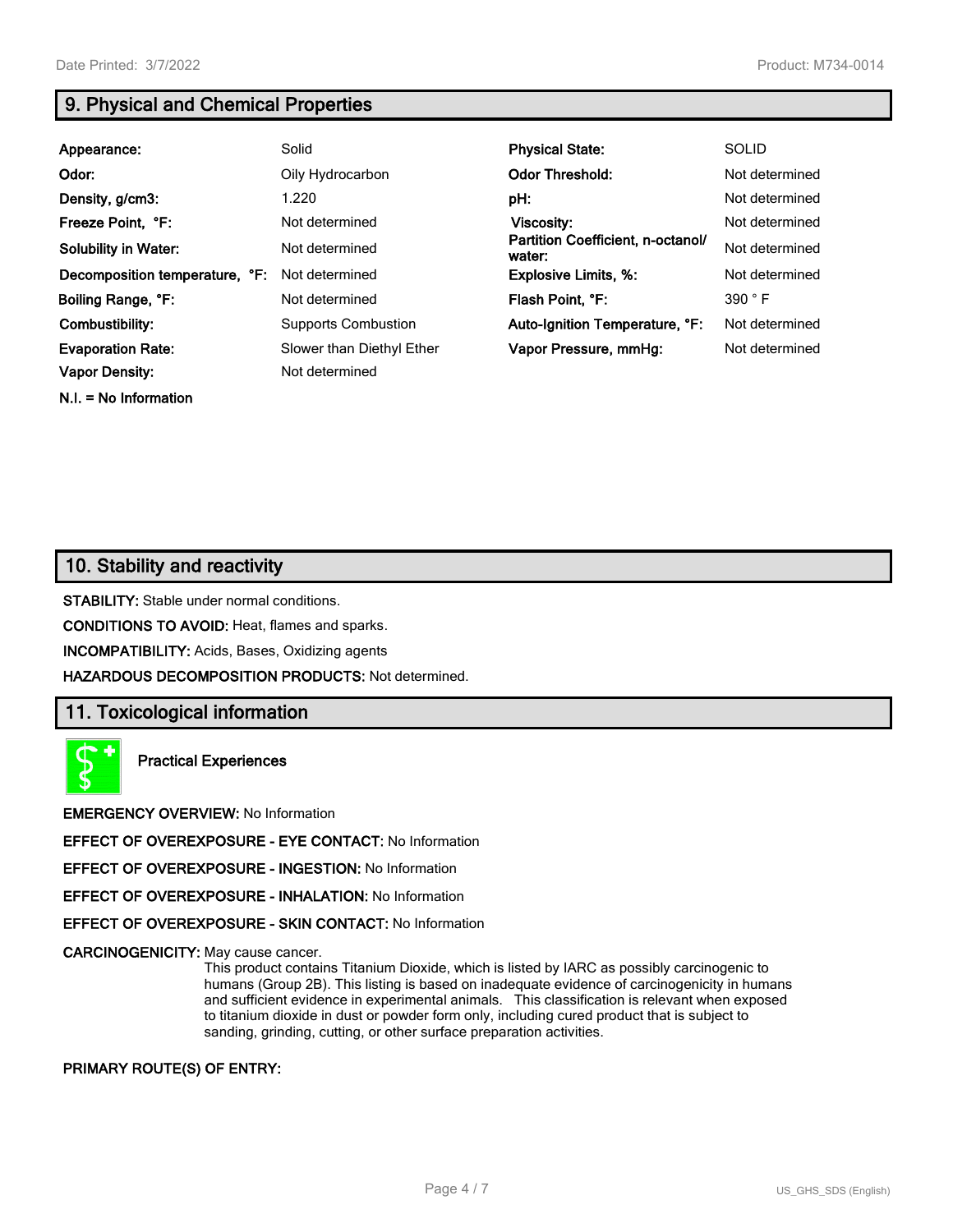# **Acute Toxicity Values**

## **The acute effects of this product have not been tested. Data on individual components are tabulated below**

| CAS-No.    | <b>Chemical Name</b>         | Oral LD50        | Dermal LD50                  | Vapor LC50   |
|------------|------------------------------|------------------|------------------------------|--------------|
| 14808-60-7 | crystalline silica           | >5000 mg/kg      | >5000 mg/kg                  | >20 mg/l Rat |
| 64742-48-9 | petroleum distillate         | >5000 mg/kg Rat  | >3160 mg/kg Rabbit           | >20 mg/L Rat |
| 64742-60-5 | modified complex hydrocarbon | >5000 mg/kg Rat  | >3600 mg/kg Rabbit           | >20          |
| 68308-54-3 | mixed glycercides            | >5001            | >5001                        | >20.1        |
| 8002-74-2  | polyethylene wax             | >3750 mg/kg Rat  | >3600 mg/kg Rabbit >14 mg/l  |              |
| 13463-67-7 | titanium dioxide             | >10000 mg/kg Rat | >10000 mg/kg Rabbit >20 mg/l |              |

#### **N.I. = No Information**

# **12. Ecological information**

**ECOLOGICAL INFORMATION:** Ecological evaluation of this material has not been performed; however, do not allow the product to be released to the environment without governmental approval/permits.

# **13. Disposal Information**



**Product**

**DISPOSAL METHOD:** Waste from this material may be a listed and/or characteristic hazardous waste. Dispose of material, contaminated absorbent, container and unused contents in accordance with local, state, and federal regulations.

**STEPS TO BE TAKEN IN CASE MATERIAL IS RELEASED OR SPILLED:** Follow personal protective equipment recommendations found in Section VIII. Personal protective equipment needs must be evaluated based on information provided on this sheet and the special circumstances created by the spill including; the material spilled, the quantity of the spill, the area in which the spill occurred, and the training and the expertise of employees in the area responding to the spill. Never exceed any occupational exposure limits. Shut off ignition sources; including electrical equipment and flames. Do not allow smoking in the area. Do not allow the spilled product to enter public drainage system or open waterways.

# **14. Transport Information**

**SPECIAL TRANSPORT PRECAUTIONS:** No Information

**DOT:** NOT RESTRICTED

**IATA:** NOT RESTRICTED

**IMDG:** NOT RESTRICTED

# **15. Regulatory Information**

## **U.S. Federal Regulations:**

#### **CERCLA - SARA Hazard Category**

This product has been reviewed according to the EPA 'Hazard Categories' promulgated under Sections 311 and 312 of the Superfund Amendment and Reauthorization Act of 1986 (SARA Title III) and is considered, under applicable definitions, to meet the following categories:

Fire Hazard, Chronic Health Hazard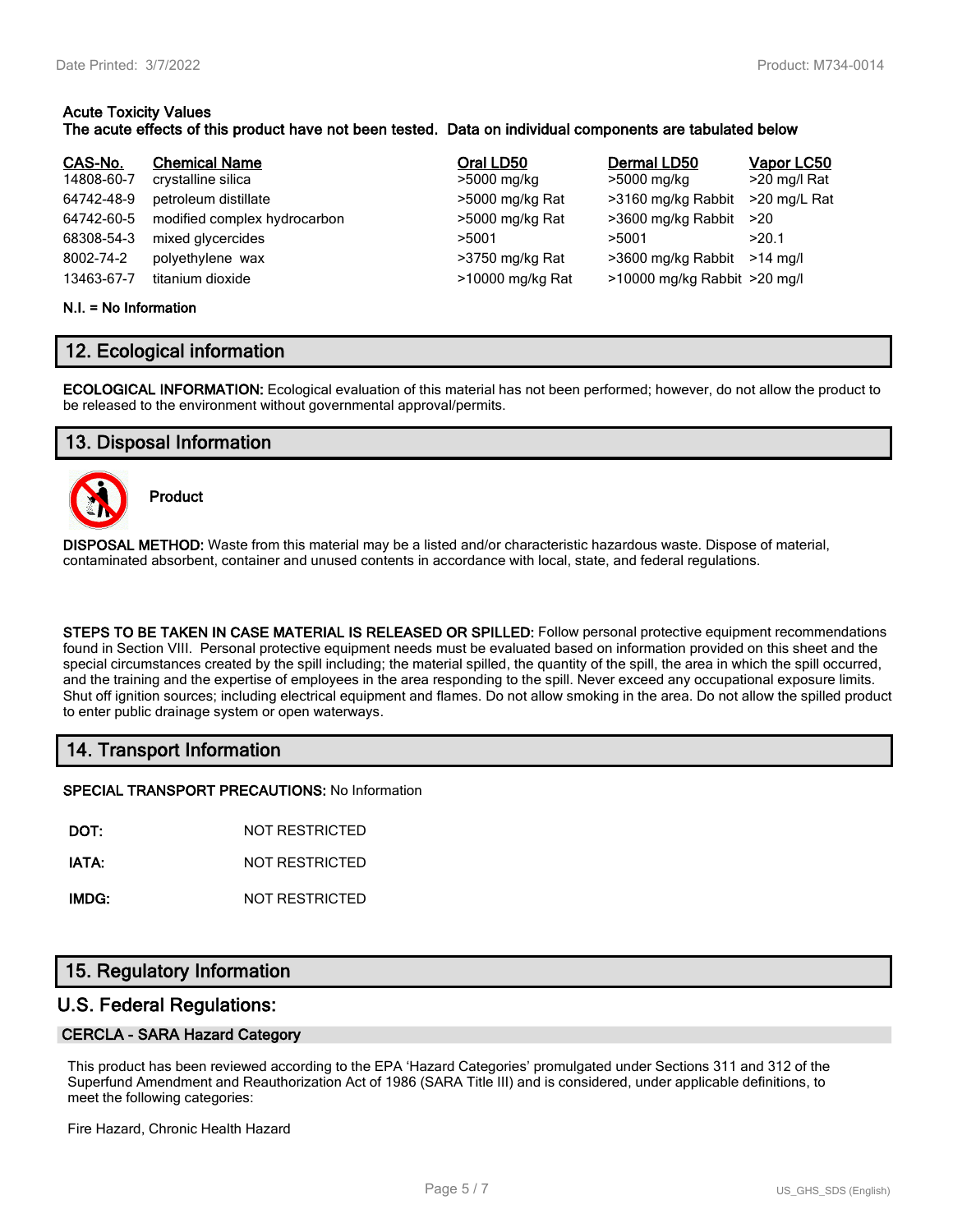#### **SARA SECTION 313**

This product contains the following substances subject to the reporting requirements of Section 313 of Title III of the Superfund Amendment and Reauthorization Act of 1986 and 40 CFR part 372:

No Sara 313 components exist in this product.

#### **TOXIC SUBSTANCES CONTROL ACT**

This product contains the following chemical substances subject to the reporting requirements of TSCA 12(B) if exported from the United States:

#### **Chemical Name CAS-No.**

zinc 7440-66-6 lead 7439-92-1

# **U.S. State Regulations:**

## **CALIFORNIA PROPOSITION 65**

WARNING: Cancer and Reproductive Harm - www.P65Warnings.ca.gov.

Crystalline Silica, Cancer, 42.5892% Cadmium, Reproductive Harm, 0%

# **16. Other Information**

| <b>Revision Date:</b>       | 2/24/2022                                                                                                                                                                                                                                                                                                              | <b>Supersedes Date:</b>                                    | 7/21/2021 |
|-----------------------------|------------------------------------------------------------------------------------------------------------------------------------------------------------------------------------------------------------------------------------------------------------------------------------------------------------------------|------------------------------------------------------------|-----------|
| <b>Reason for revision:</b> | <b>Product Composition Changed</b><br>Substance Hazard Threshold % Changed<br>01 - Product Information<br>02 - Hazards Identification<br>03 - Composition/Information on Ingredients<br>09 - Physical & Chemical Information<br>15 - Regulatory Information<br>16 - Other Information<br>Revision Statement(s) Changed | Substance and/or Product Properties Changed in Section(s): |           |
| Datasheet produced by:      | <b>Regulatory Department</b>                                                                                                                                                                                                                                                                                           |                                                            |           |
| <b>HMIS Ratings:</b>        |                                                                                                                                                                                                                                                                                                                        |                                                            |           |

| . .<br>-<br>ле<br><br><br> |  |  | - --<br>$ -$<br>.<br>лил |  |
|----------------------------|--|--|--------------------------|--|
|                            |  |  |                          |  |

## **Volatile Organic Compounds, gr/ltr:** 396

#### **Text for GHS Hazard Statements shown in Section 3 describing each ingredient:**

| H304 | May be fatal if swallowed and enters airways.                   |
|------|-----------------------------------------------------------------|
| H332 | Harmful if inhaled.                                             |
| H340 | May cause genetic defects.                                      |
| H350 | May cause cancer.                                               |
| H351 | Suspected of causing cancer.                                    |
|      | cons for GHS Pictograms shown in Section 3 describing each ingr |

## **Icons for GHS Pictograms shown in Section 3 describing each ingredient:**

**GHS07**